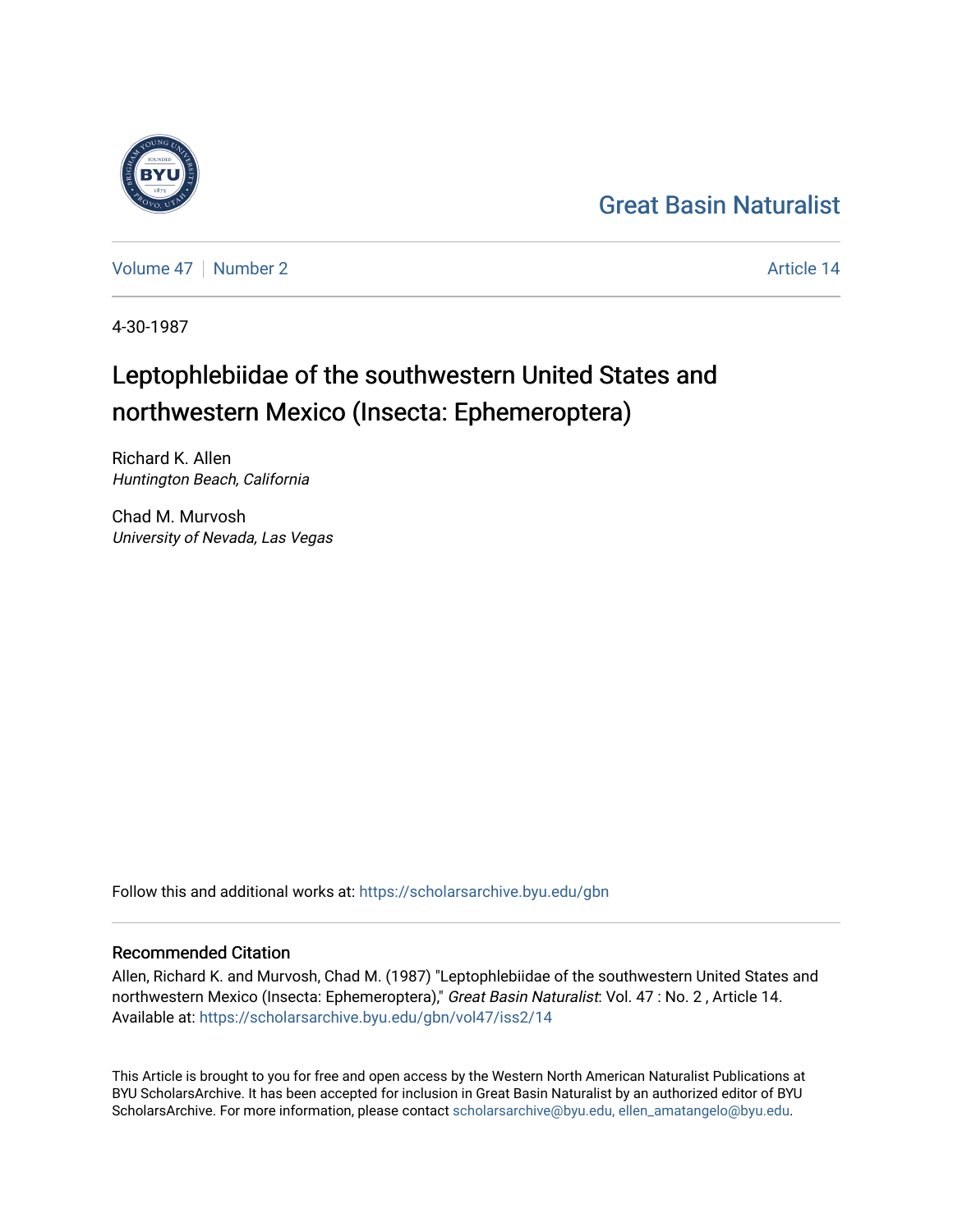#### LEPTOPHLEBIIDAE OF THE SOUTHWESTERN UNITED STATES AND NORTHWESTERN MEXICO (INSECTA: EPHEMEROPTERA)

Richard K. Allen<sup>1</sup> and Chad M. Murvosh<sup>2</sup>

Abstract —Collections of mayflies of the Leptophlebiidae, genera Choroterpes Eaton, Paralcptophlehia Lestage, Thraulodes Ulmer, and Traverella Edmunds from the southwestern United States and northwestern Mexico are reviewed. Choroterpes (Choroterpes) oaxacaensis Brusca & Allen is synonymized with C. (C.) inornata Eaton. The nymph described as Thraulodes species "D" Allen & Brusca is the nymph of T. arizonicus McDunnough. New distributional records extend the known ranges of C. inornata, C. (Neochoroterpes) mexicanus Allen, Paraleptophlebia memorialis (Eaton), T. arizonicus, T. hrunneus Koss, T. salinus Kilgore & Allen, T. speciosus Traver, Traverella alhertana (McDunnough), and T. castanea Kilgore & Allen.

A study of collections of mayflies belonging to the family Leptophlebiidae from Arizona, New Mexico, and Texas in the United States and from Chihuahua, Sonora, and Sinaloa in Mexico has revealed new distribution records for species in the genera Choroterpes Eaton, Paraleptophlebia Lestage, Thraulodes Ul mer, and Traverella Edmunds. Collections by the authors are labeled by the initials C.M.M. and/or R.K.A., and their specimens have been deposited in the California Academy of Sciences, San Francisco. Speci mens collected by B. C. Kondratieff and R. W. Baumann were deposited in the collection of Brigham Young University, Provo, Utah.

### Genus Choroterpes Eaton

The subgenera *Choroterpes* and *Neo*choroterpes Allen occur in the geographic area considered by this manuscript.

#### Choroterpes (Choroterpes) inornata Eaton

Choroterpes inornata Eaton 1892; 6; Kilgore & Allen 1973: 321 (nymph).

Choroterpes oaxacaensis Brusca & Allen 1973: 137. New **SYNONOMY** 

Brusca and Allen (1973) noted that the nymphs of C. nervosa Eaton and C. inornata were unknown and that the nymph described as C. oaxacaensis may eventually be found to be the nymph of the former species, as many Central American species occur in tropical Mexico. The nymph of C. inornata was described by Kilgore and Allen (1973) from specimens collected in Arizona and New Mexico, and a comparison of these nymphs with the type specimen of C. oaxacaensis reveals that they belong to a single species and therefore C. inornata.

DISTRIBUTION: This species is now known from southern Mexico (17° N lat.) to southern Colorado (37° N lat.).

New RECORDS: Arizona: Santa Cruz Co., Svcamore Canvon, 16. <sup>1</sup> km Wof Pena Blanca, 17-VIII-86, B.C. Kondratieff & R. W. Bau mann. Mexico: Sonora. Rio Cuchujaqui, 16.3 km SE of Alamos, 16-1-1983, R.K.A. & C.M.M.; stream at Hacienda Cochelesi, 41.6 km SE of Aqua Prieta, 12-1-1983, R.K.A. & C.M.M.; Rio Sonora, between Uras and Mazacahui, 14-1-1983, R.K.A. & C.M.M.; stream 21.2 km N of Hwy <sup>11</sup> near Movas, 15-1-1983, R.K.A. & C.M.M. Sinaloa. RioArrovo, 53.3 km N of Elota, 14-X-1968, R.K.A.; stream 1.6 km N of El Viola, 18-1-1983, R.K.A. & C.M.M.; Rio Evora Mocorita near Mocorita on Hwy 21, 17-1-1983, R.K.A. & C.M.M. Chihuahua. Rio Pacheco, 69.4 km SW of Colonia Juarez, 27-VIII-86, B. C. Kondratieff & R. W. Baumann.

> Choroterpes (Neochoroterpes) mexicanus Allen

Choroterpes (Neochoroterpes) mexicanus Allen 1974; 163.

DISTRIBUTION: This species has been reported from central Texas (32° N lat.) to Chihuahua and Veracruz, Mexico (19° N lat.).

<sup>&</sup>lt;sup>1</sup>22021 Jonesport Lane, Huntington Beach, California 92646.

<sup>&</sup>lt;sup>2</sup> Department of Biological Sciences, University of Nevada. Las Vegas, Nevada 89154. Reprint requests to junior author.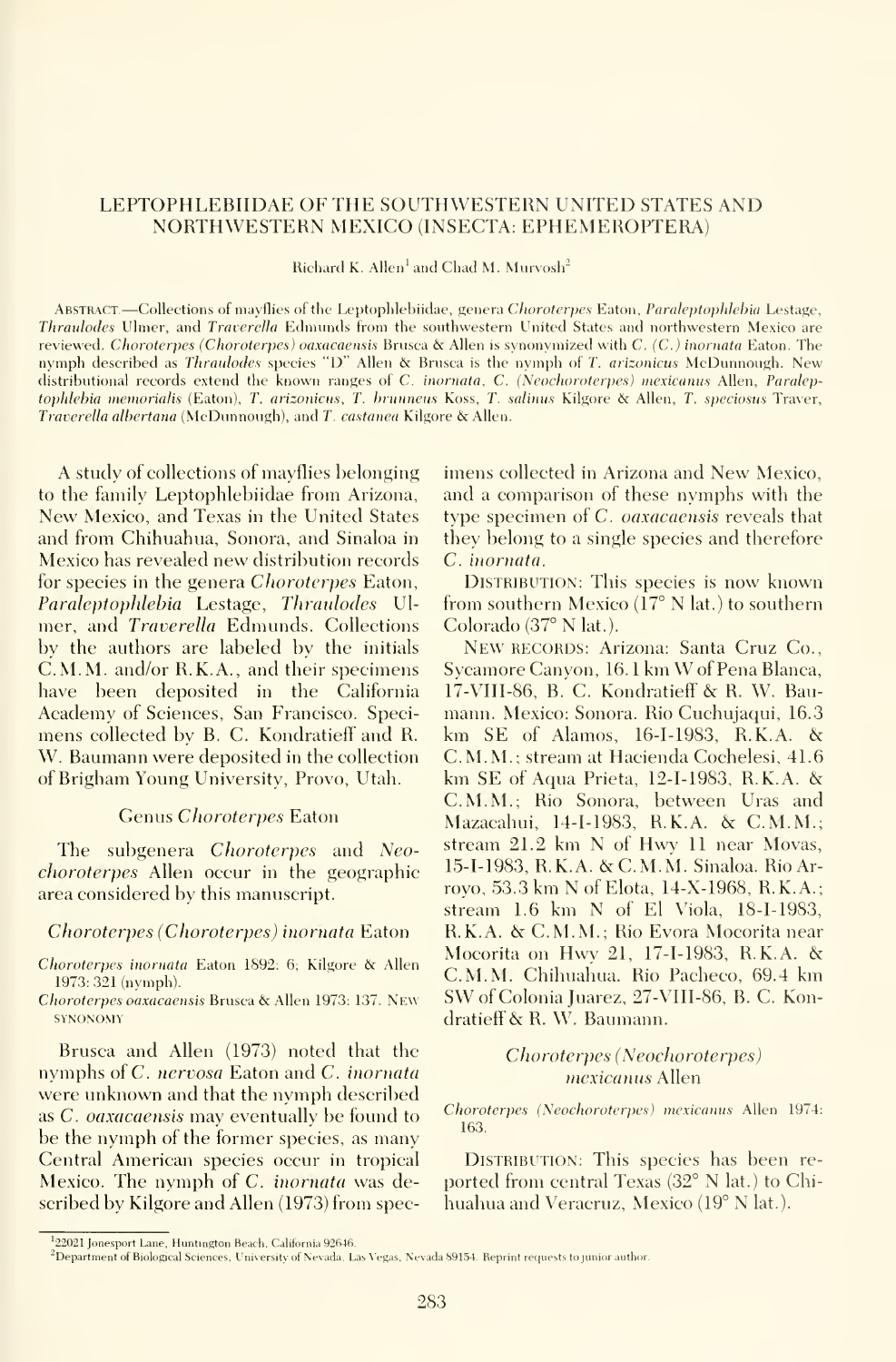New RECORDS: Mexico: Chihuahua. Rio Satevo at Gral Trias on Hwy 16, 13-VIII-1977, R.K.A. Texas: Burnet County, San Gabriel River, 16-IX-1975, R. G. MeClure; Uvalde Countv, Nueces River on Hwy 90, 6-X-1973, R. G. McClure.

#### Genus Paraleptophlebia Lestage

This genus reaches its most southern distri butional limits in the southwestern United States and only P. altana Kilgore & Allen and  $P.$  memorialis (Eaton) occur in this geographic region.

#### Paraleptophlebia memorialis (Eaton)

Leptophlebia memorialis Eaton 1884: 98.

Paraleptophlebia memorialis, Edmunds 1962: vii; Kilgore & Allen 1973: 325 (nymph).

DISTRIBUTION: This species is widely dis tributed in . western North America from southern Alberta (53° N lat.) to Arizona and New Mexico (32° N lat.).

New RECORDS: Arizona: Apache County, stream at Greer, 27-VI-1966, R.K.A. Cochise County, Herb Martvr Lake, Chiricahua Mtns., 26-VI-1966, R.K.A. Graham County, Wet Creek at Wet Creek Canyon Camp, Pinaleno Mtns., 20-VII-1970, R.K.A.

#### Genus Thraulodes Ulmer

Allen and Brusca (1978) divided the genus into the brunneus (brunneus, speciosus) and the *gonzalesi (arizonicus, salinus)* groups based on nymphal characters.

#### Thraulodes brunneus Koss

Thraulodes hrunneus Koss 1966: 91; Kilgore & Allen 1973: 325 (nymph).

DISTRIBUTION: This species is known to oc- eral cur from central Arizona and New Mexico (34° N lat.) to near Cabo San Lucas, Baja California, and Sinaloa, Mexico (23° <sup>N</sup> lat.). New RECORDS: Mexico: Chihuahua. Rio

Satevo at Gral Trias on Hwy 16, 3-VIII-1977, R.K.A. Rio Pacheco, 69.4 km SW of Colonia Juarez, 27-VIII-86, B. C. Kondratieff & R. W. Baumann; Arroyo Mendoza, tributary to Rio Gavilan, Gavilan Ranch, 26-VIII-86, B. C. Kondratieff & R. W. Baumann. Sonora. Rio Cuchujaqui, 16.3 km SE of Alamos, 16-1- 1983, R. K. A. & C.M. M. ; stream 21.2 km N of Hwy <sup>11</sup> near Movas, 15-1-1983, R.K.A. & C.M.M.; stream W of Locata, 23-VII1-86, B.

C. Kondratieff & R. W. Baumann; Rio Maycoba, W of Maycoba, 21-VIII-86, B. C. Kondratieff' & R. W. Baumann. Sinaloa. Stream 1.6 km N of El Viola, 18-1-1983, R.K.A. & C.M.M.

#### Thraulodes speciosus Traver

Thraulodes speeiosus Tnwer 1934;,201; Mayo 1969: 103 (nymph).

DISTRIBUTION: This species has a narrow latitudinal distribution range as it is known only from central Arizona (35° N lat.) to Chihuahua and southern Sonora, Mexico (27° N lat.).

New RECORDS: Arizona. Santa Cruz Co., Svcamore Canvon, 16. <sup>1</sup> km W of Pena Blanca, 17-VIII-86, B. C. Kondratieff & R. W. Baumann. Mexico: Chihuahua. Rio Satevo at Gral Trias on Hwy 16, 13-VIII-1977, R.K.A. Rio Pacheco, 69.4 km SW of Colonia Juarez, 27- VIII-86, B. C. Kondratieff & R. W. Baumann; Arrovo Guacomayo, tributary to Rio Gavilan, 26-VIII-86, B. C. Kondratieff & R. W. Baumann. Sonora. Rio Cuchujaqui, 16.3 km SE of Alamos, 16-1-1983, R.K.A. & C.M.M.; stream, 21.1 km N of Hwy <sup>11</sup> near Movas, 15-I-1983, R.K.A. & C.M.M. Vivora Creek, 22.6 km E of Yecora, 21-VIII-86, B. C. Kondratieff & R. W. Baumann.

#### Thraulodes arizonicus McDunnough

Thraidodcs arizonieus McDunnough 1942: 117. Thraulodes sp. "D" Allen and Brusca 1978: 422 (nymph).

Allen and Brusca (1978) described a species of nymph collected from several localities from Honduras to Nuevo Leon and Sinaloa, Mexico, as Thraulodes sp. "D." The nymphal species was given an informal epithet as sev-Mexican and Central American Thraulodes were unknown in the nymphal stage. Traver and Edmunds (1967) described the male imago of T. arizonicus as having a distinctive black apical band on tibiae I. The tibiae of the nymphs described as Thraulodes sp. "D," and the tibiae of other nymphs recently collected in Arizona and in Chihuahua, Sonora, and Sinaloa, Mexico, have a black band and all are herein assigned as the nymph of T. arizonicus. This placement appears to be almost certain as no other Thraulodes species from the southwestern United States or northern Mexico is without a known nymph. A mature nymph of T. *arizonicus* is described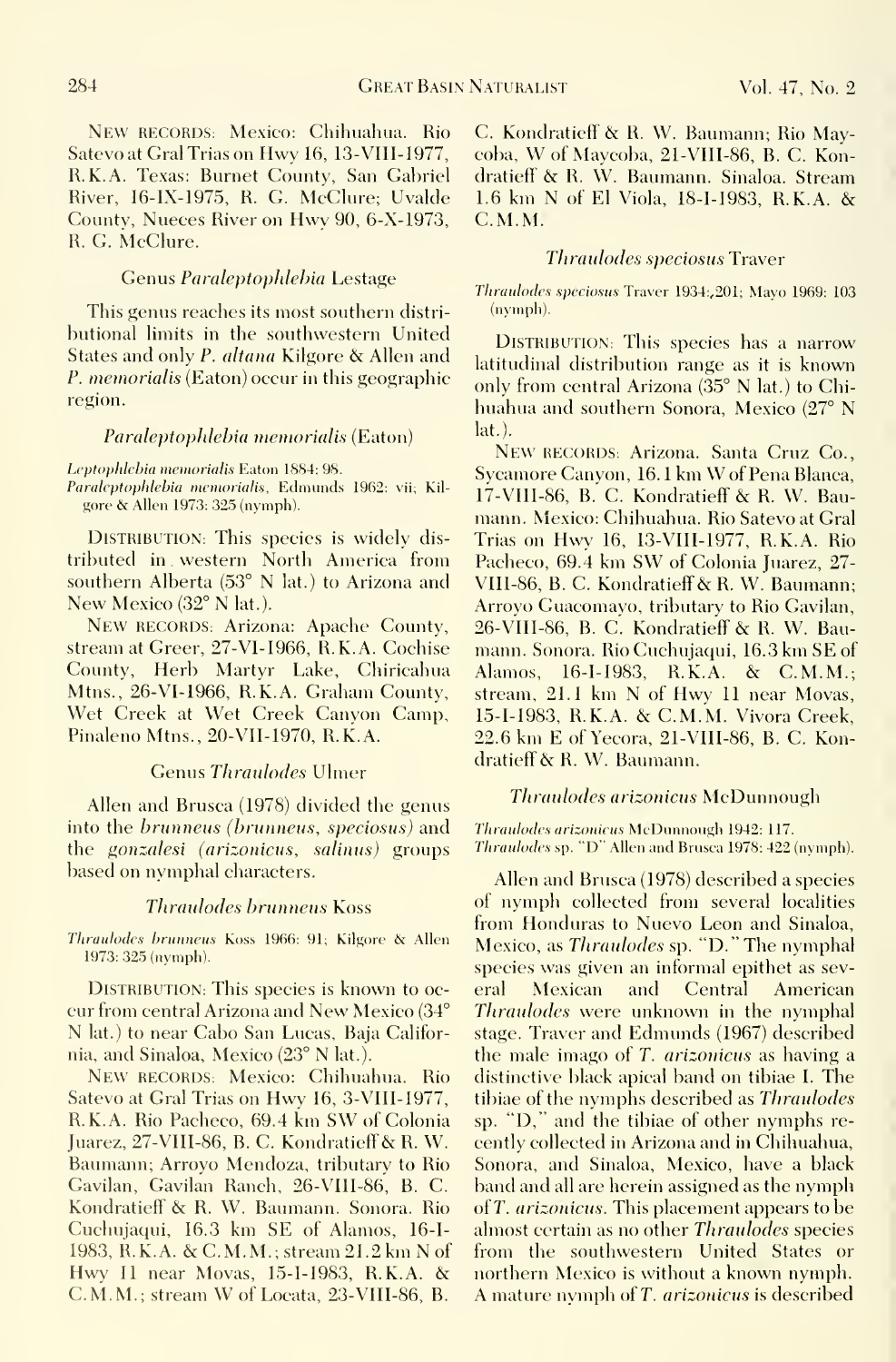and figured by Allen and Brusca (1978: 422).

DISTRIBUTION: This species is now known  $(28^{\circ} N \text{ lat.})$ . from Arizona (35° N lat.) to Honduras (14° N lat.). The very broad latitudinal distribution of this species, from the southwestern United States to tropical Mexico and Central America, is essentially the same as the distributions of Leptohyphes ferruginus Allen, L. packeri Allen, and Choroterpes inornata.

New RECORDS: Arizona. Santa Cruz Co., Sycamore Canyon, 16.1 km W of Pena Blanca, and southern Sinaloa (23° N lat.). 17-V11I-86, B.C. Kondratieff & R. W. Bau mann. Mexico: Chihuahua. Arroyo Guacomayo, tributary to Rio Gavilan, 26-V1II-86, B. C. Kondratieff & R. W. Baumann; Rio Pacheco, 69.4 km SW of Colonia Juarez, 27- VIII-86, B. C. Kondratieff & R. W. Baumann. Mexico: Sonora. Rio Cuchujaqui, 16.3 km SE of Alamos, 16-1-1983, R.K.A. & C.M.M; stream, 21.1 km N of Hwy <sup>11</sup> near Movas, 15-1-1983, R.K.A. & C.M.M. Sinaloa. Stream, 1.6 km N of El Viola, 18- 1-1983, R.K.A. & C.M.M.; Rio Baluarte at Rosarito, 18-1-1983, R.K.A. & C.M.M.

#### Thraulodes salinus Kilgore & Allen

Thraulodes salinus Kilgore & Allen 1973: 325.

DISTRIBUTION: This species is now known from Arizona (34° N lat.) to southern Sinaloa (23° N lat.).

New RECORDS: Mexico: Chihuahua. Arroyo Guacomavo, tributary to Rio Gayilan, 26- VIII-86, B. C. Kondratieff & R. W. Baumann. Sonora. Rio Bavispe, 5 km SW of Colonia Moraliaatdam, 12-1-1983, R.K.A. & C.M.M. Rio Maycoba, W of Maycoba, 21-VIII-86, B. C. Kondratieff & R.W. Baumann. Sinaloa. Rio Elota on Hwy <sup>15</sup> near Elota, 18-1-1983, R.K.A. & C.M.M; Rio Baluarte at Rosarito, 18-1-1983, R.K.A. & C.M.M.

#### Traverella Edmunds

Allen (1973) revised the nymphal stages of the North and Central American species, in cluding a key to the species.

#### Traverella alhertana (McDunnough)

Thraulus albertana McDunnough 1931: 82. Traverella alhertana Edmunds 1948; 142.

DISTRIBUTION: This species has the widest latitudinal distribution of any North American species with a range of more than 26°. Speci mens have been collected from Saskatchewan, Canada (54° N lat.), to Chihuahua, Mexico

NEW RECORD: Mexico: Chihuahua. Rio San Pedro at Meoque on Hwy 45, 14-VIII-1977, R.K.A.

#### Traverella castanea Kilgore & Allen

Traverella castanea Kilgore & Allen 1973: 327.

DISTRIBUTION: This species is now known to occur from Arizona (35° N lat.) to Chihuahua

NEW RECORDS: Mexico: Chihuahua. Rio Saltiyo at Gral Trias on Hwy 16, 13-VIII-1977, R.K.A. Sonora. Stream 21.1 km N of Hwy <sup>11</sup> near Movas, 15-1-1983, R.K.A. & C.M.M.; Rio Cuchujaqui, 16.3 km SE of Alamos, 16-1- 1983, R.K.A. & C.M.M. Rio Macoba, W of Macoba, 22-VIII-86, B. C. Kondratieff & R. W. Baumann. Sinaloa. Rio Baluarte at Rosario. 18-1-1983, R.K.A. & C.M.M.

#### **ACKNOWLEDGMENTS**

Travel funds were provided by grants from the University of Nevada, Las Vegas, Museum of Natural History, and the Marjorie Barrick Committee on Faculty Development. We thank Drs. B. C. Kondratieff, Colorado State University, and R. W. Baumann, Brigham Young University, for the loan of a fine collection from Arizona and northern Mexico. We also thank Steve Van Vactor for assisting us in collecting studies in northwestern Mexico.

#### LITERATURE CITED

- Allen, R K 1973. Generic revisions of mayfly nymphs. I. Traverella in North and Central America (Leptophlehiidae). Ann. Entomol. Soc. Am. 66; 1287-1295.
- 1974. Neochoroterpes. a new subgenus oi Choroterpes from North America (Ephemeroptera: Leptophlebiidae). Canadian Entomol. 106: 161- 168.
- ALLEN, R. K., AND R. C. BRUSCA 1978. Generic revisions of mayfly nymphs. II. Thraulodes in North and Central America (Leptophlebiidae). Canadian Entomol. 110:413-433.
- BRUSCA, R. C., AND R K ALLEN 1973. A new species of Choroterpes from Mexico (Ephemeroptera; Leptophlebiidae). Kansas Entomol. Soc. 46; 137-139.
- EATON, A E. 1883-1888. A revisional monograph of recent Ephemeridae or mayflies. Trans. Linn. Soc. London, 2d Ser. Zool., No. 3. 352 pp.
- 1892. Biologia Centrali-Americana; Insecta, Neuroptera, Ephemeridae. Barnard Quaritch, Ltd., London. 18 pp.